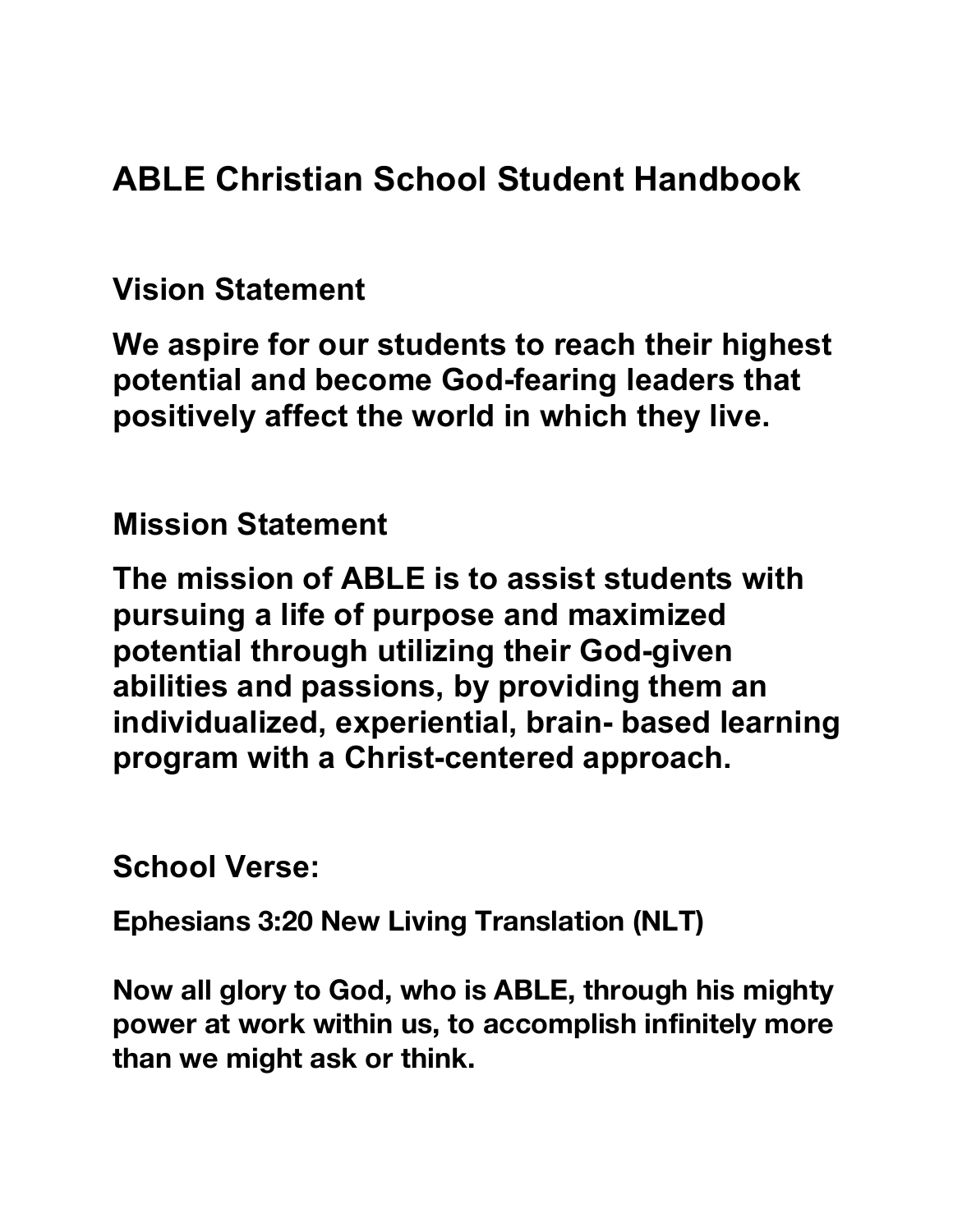#### **Required Credits for Graduation**

| <b>Core Subjects</b> | <b>Credits</b> | <b>Mandatory Courses</b>                                                              |  |  |  |  |
|----------------------|----------------|---------------------------------------------------------------------------------------|--|--|--|--|
| English              | 4.0 credits    | English 9, 10, 11, and 12                                                             |  |  |  |  |
| Math                 | 4.0 credits    | Algebra I, Geometry, Algebra II, Pre-Calculus                                         |  |  |  |  |
| Science              | 4.0 credits    | Biology, Chemistry, Physics/Physical Science,<br>Other Science ( <i>i.e.</i> Anatomy) |  |  |  |  |
| Social Studies       | 3.0 credits    | U.S. History, World History, Civics/Economics                                         |  |  |  |  |

#### **Other Requirements**

| Fine Arts                       | 1.0 credit   | Varies                                            |  |  |  |  |
|---------------------------------|--------------|---------------------------------------------------|--|--|--|--|
| <b>Physical Education</b>       | $0.5$ credit | <b>Physical Education</b>                         |  |  |  |  |
| Health                          | $0.5$ credit | Health                                            |  |  |  |  |
| Technology Education 1.0 credit |              | <b>Foundational Technology</b>                    |  |  |  |  |
| Foreign Language/Electives/     |              | World Language (both credits must be in the same) |  |  |  |  |
| language)                       |              |                                                   |  |  |  |  |
| <b>Bible</b>                    | 2.0 credits  |                                                   |  |  |  |  |
|                                 | 3.0 credits  | 3 credits in electives                            |  |  |  |  |
|                                 |              |                                                   |  |  |  |  |

1 credit per year in attendance Bible 1.0-4.0 credits

#### **Total 24-27 credit**

### **Grades will be reported in RENWEB System as follows:**

A+= 99-100 A= 92-98 A- = 90-91 B+ =88-89 B= 82-87

 $B = 80-81$  C + = 78-79 C = 76-77 C - = 74-75

### **P= NO CREDIT EARNED -WORK IN PROGRESS**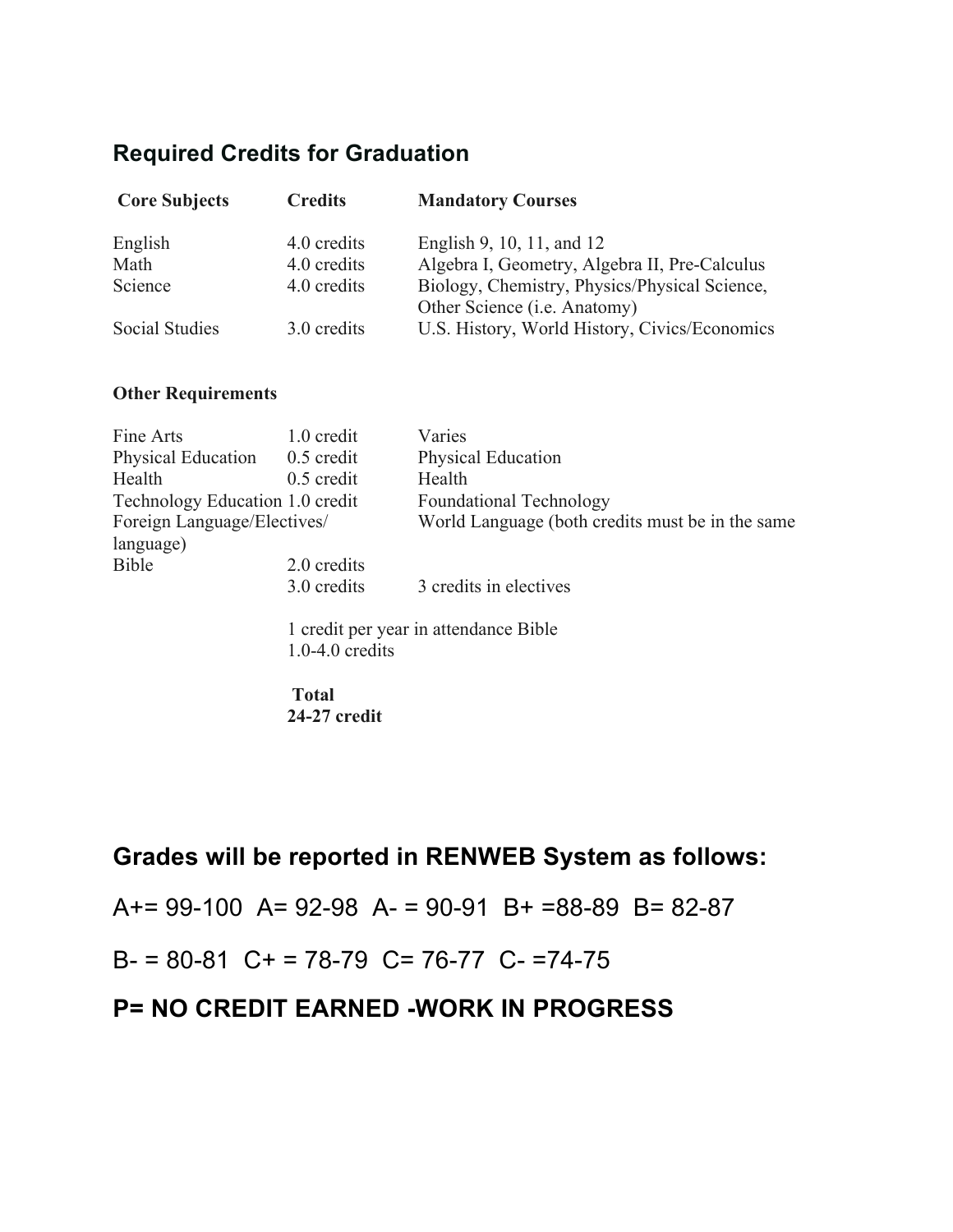# **ATTENDANCE/TARDINESS**

School achievement begins with regular attendance. Parents/guardians must ensure that their students are in school on time daily. Additionally, school personnel must communicate any attendance problems or concerns to parents/guardians in a timely manner. The most effective strategy to prevent excessive absence and tardiness involves the school and family working together. It is imperative for students to be on time at the beginning of the school day, which starts at 8:30 a.m.

## **DRESS CODE POLICY** revised 8/2019

Since the Bible teaches that God cares about our appearance, it is our belief that we should strive to ensure that our appearance is pleasing to Him. The intent of our dress code is to promote and encourage modesty as well as a clean, neat appearance, expressing the Christian values we represent. Appearance can affect not only learning and the quality of school work, but also the strength of our Christian witness, all of which represent our purpose as a Christian school. Therefore, we strongly encourage appropriate dress and good grooming and ask that parents and students understand our intent.

### **1. General**

- 2. ABLE uniforms, including outerwear, must be worn on Mondays-Thursdays, as well as designated special occasions.
- 3. Shirts must be tucked inside of pants and skirts. When wearing pants, an approved belt must be worn.
- 4. The length of skirts and shorts must be no shorter than 2 inches above the knee, even when wearing approved tights.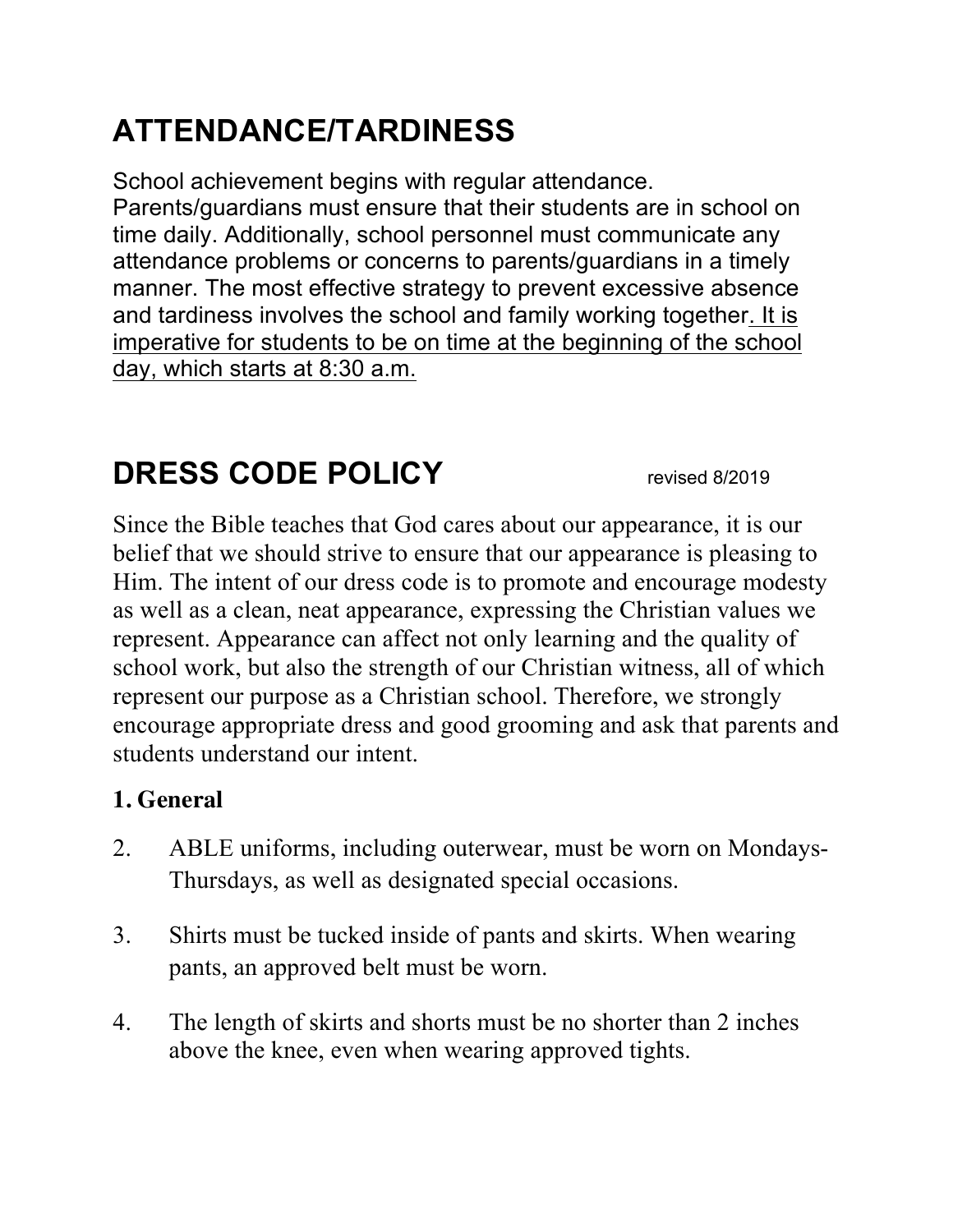- 5. Pants must not be too tight.
- 6. Students must wear their pants properly at the waist. No sagging.
- 7. Hair should be kept neat, clean and reasonably styled.
- 8. Facial hair should be neat and clean.
- 9. For girls, non-distracting piercings must be limited to the ears and one small nose piercing in either nostril.
- 10. Boys may not wear earrings.

#### **2. Friday Dress Code**

- A. An ABLE t-shirt must be worn.
- B. Jeans may be worn. No holes are allowed in the jeans.
- C. ABLE outerwear must be worn.

#### **Dress Code Violations: Offenses tallied per semester**

- A. First Offense Warning- Change of clothing required.
- B. Second Offense Change of clothing required-1 lunch detention
- C. Third Offense Change of clothing required- 2 lunch detentions
- D. Fourth Offense Change of clothing required- 1 day of In School Suspension
- E. Fifth and Final- Change of Clothing- 1 day of Out of School Suspension- Parent Meeting.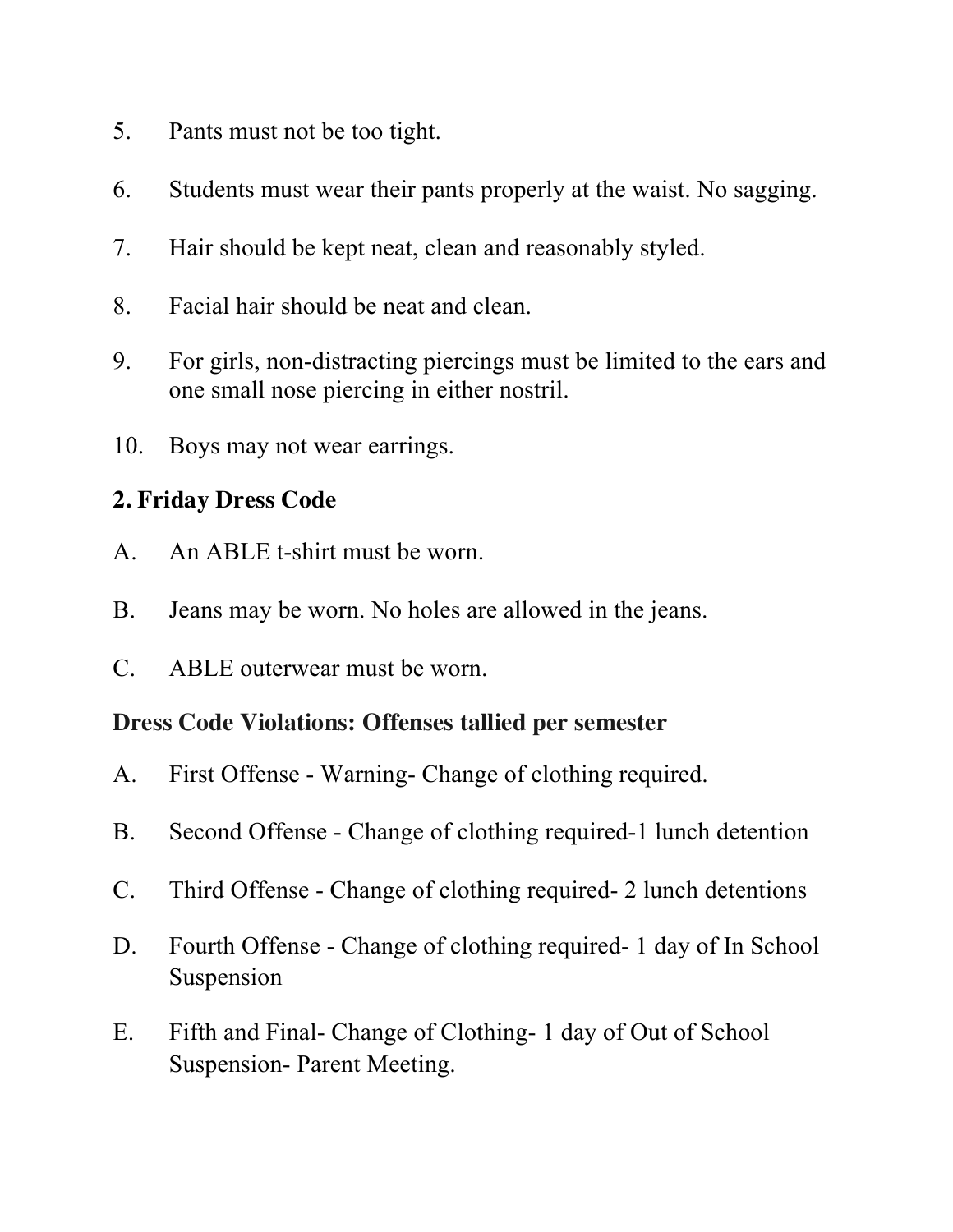## **DISCIPLINE POLICY**

## **PURPOSE**

My son (daughter), preserve sound judgement and discernment, do not let them out of your sight; they will be life for you. – Proverbs 3:21,22

## **Philosophy of Discipline**

ABLE Christian School, as a Christian academic community, strives to uphold a unity based on the lordship of Jesus Christ, guided by Biblical principles and certain prudent rules which we believe are beneficial in establishing an atmosphere conducive to Christian growth and order. Members of this community are expected to live according to the Word of God, responding to one another in love. Those who join this community are asked to accept the responsibilities of membership by respecting and supporting its Christian distinctive and its standards of conduct.

## **Discipline Policy Overview (Positive Discipline)**

The purpose of discipline in a Christian school is two-fold: to bring the student to maturity in Christ, and, second, to develop qualities of good citizenship. To help attain these goals, certain standards of conduct are established. Students are asked to discipline themselves in relation to this code because the best form of discipline is self-discipline under the guidance of the Holy Spirit. Indeed, the goal of all outward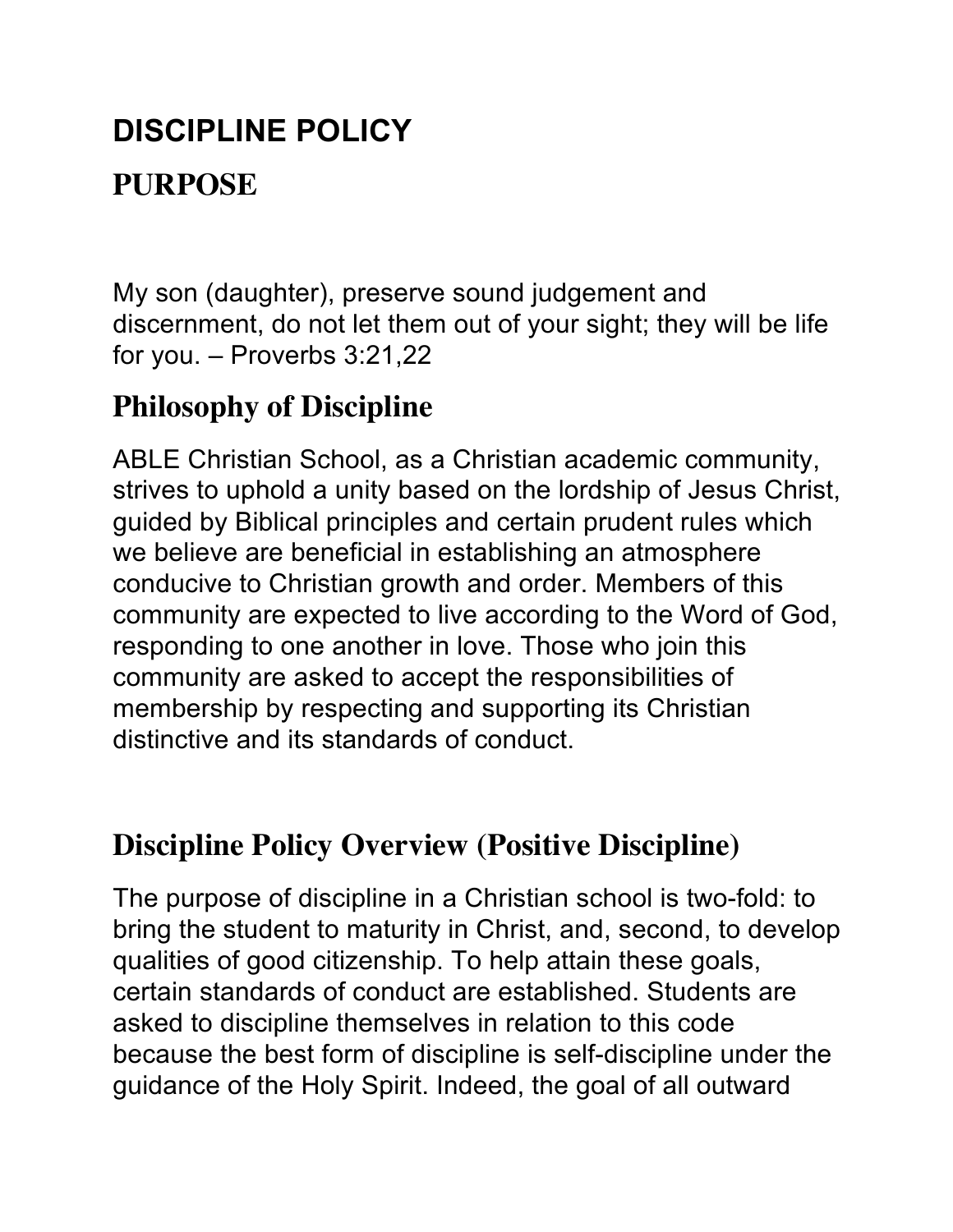discipline is self-discipline within the framework of positive relationships between them.

Positively, the school seeks to cooperate with the home in forming good habits in the student such as cheerful obedience to authority, courtesy and respect for others, responsibility, cleanliness and orderliness, truthfulness and honesty, morally correct conduct, and wise use of time, talents and material possessions. ABLE seeks, in other words, to build Godly character traits into the lives of its students and pursues an active program in doing so, both through instruction and example. A rebellious spirit or negative attitude, which is unchanged after much effort by the faculty, can be a poor influence on other students. Continued deliberate disobedience to a teacher or to school rules has an adverse effect upon the school's testimony.

As an expression of ABLE's mission, the school's discipline policy is intended to support the discipleship process for students, and to serve as a reflection of Jesus Christ and as an extension of the home. As such, the primary purpose of the discipline process is to produce growth in students while maintaining an environment of learning and order, providing a support to parents, and reflecting scriptural principles of conduct and influence. In keeping with this purpose, the scriptural principles that provide the foundation for the discipline policy are as follows:

- Submission to authority (I Peter 2:13-17)

-The principle of reaping and sowing (Galatians 6:7-8)

- Confrontation, restoration, and separation (Matthew 18:15- 17)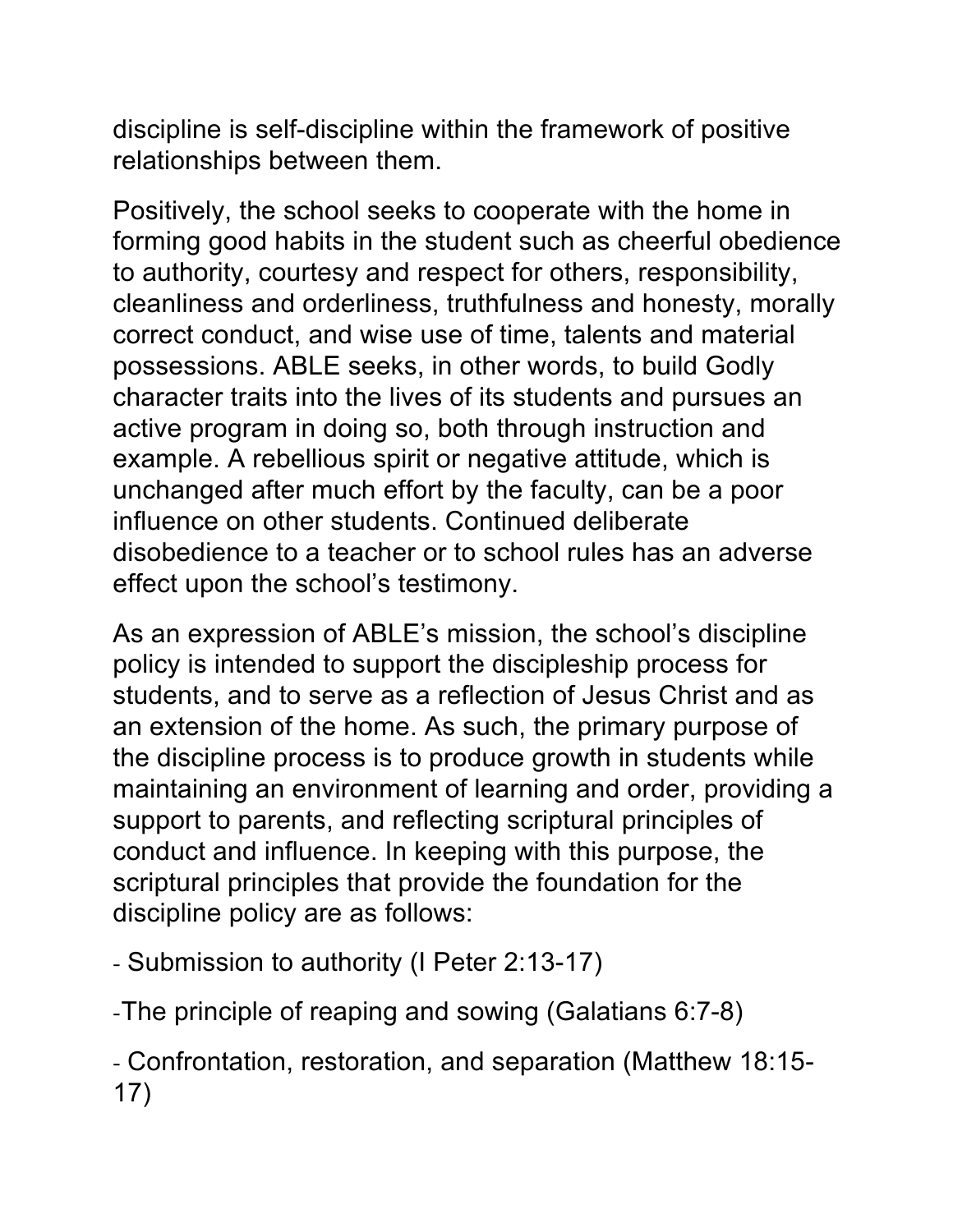Under the guidelines of these scriptural principles, the goal of ABLE through the disciplinary process is to:

- Work alongside of parents within the process of discipline

- Provide an environment of order and respect that promotes an atmosphere conducive to learning (Kind, but Firm)

- Apply necessary and appropriate consequences for choices (logical consequences)

- Guide in the restoration of relationships with Jesus Christ and with ABLE, its employees and its students

- Use relational influence to produce spiritual growth, correction, and right choices

- Do so in a context that seeks the best interest of both the involved parties and the student body as a whole

As a general rule, classroom actions which evidence disrespect, lack of courtesy, general disturbance, abuse of permission, incomplete homework, and other offenses shall be handled by the teacher. Situations that the teacher evaluates as chronic, flagrant, or otherwise worthy of special handling will be referred to the Administrator. These situations will be dealt with as seems most helpful to the individual and the student body as outlined under the guidelines as outlined within this document.

## **Code of Conduct**

In order to best fulfill the goals of the discipline process, ABLE has established a Code of Conduct that defines expected student behavior, and establishes the procedure and process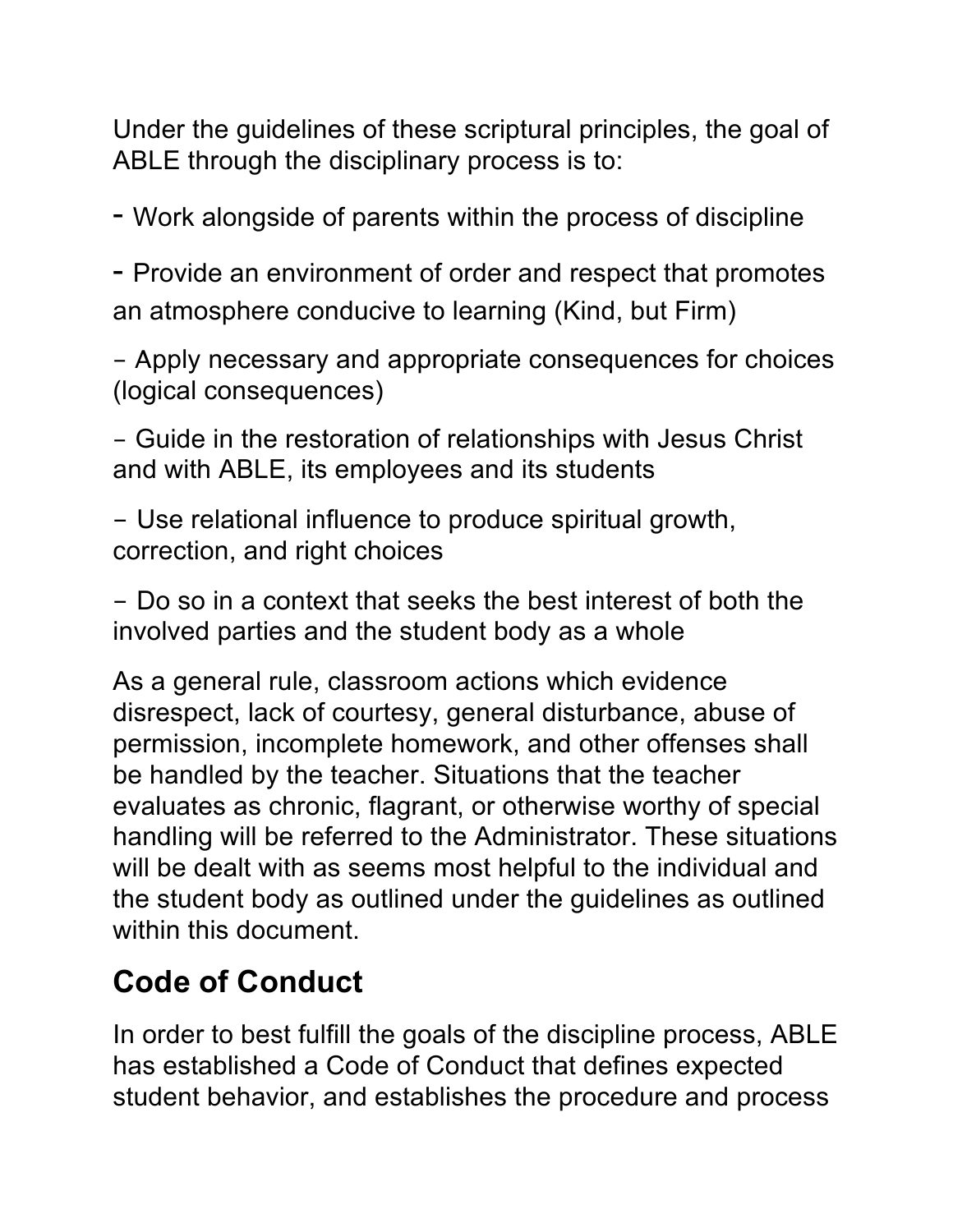for addressing disciplinary matters. Please be aware that student conduct and behavior outside of ABLE can affect a student's standing at as well as the reputation of ABLE, therefore it is the expectation of the administration that students adhere to the Code of Conduct at all times. It is therefore also understood that violations of the Code of Conduct both inside and outside of school, including breaks from school, may be addressed as a disciplinary concern by the administration. Students are specifically considered to be under school jurisdiction at any time at which they are under the direct supervision of ABLE and its employees, including when attending a school function or activity.

Students are expected to demonstrate the following behaviors and characteristics:

- Integrity in the keeping of one's word, speaking the truth, doing one's own work, carrying out responsibility (doing assignments adequately and on time) and respecting authority

- Respect for self, ABLE and its employees and students, and the property of others

- Courtesy extended in all relationships – student to student or student to teacher/staff

- Stewardship of the property, supplies, and equipment of Veritas Christian Academy, as well as wise stewardship of personal items

- Preparation for class and readiness to learn- Reconciliation through Biblical and appropriate repentance and forgiveness when offenses have been committed or received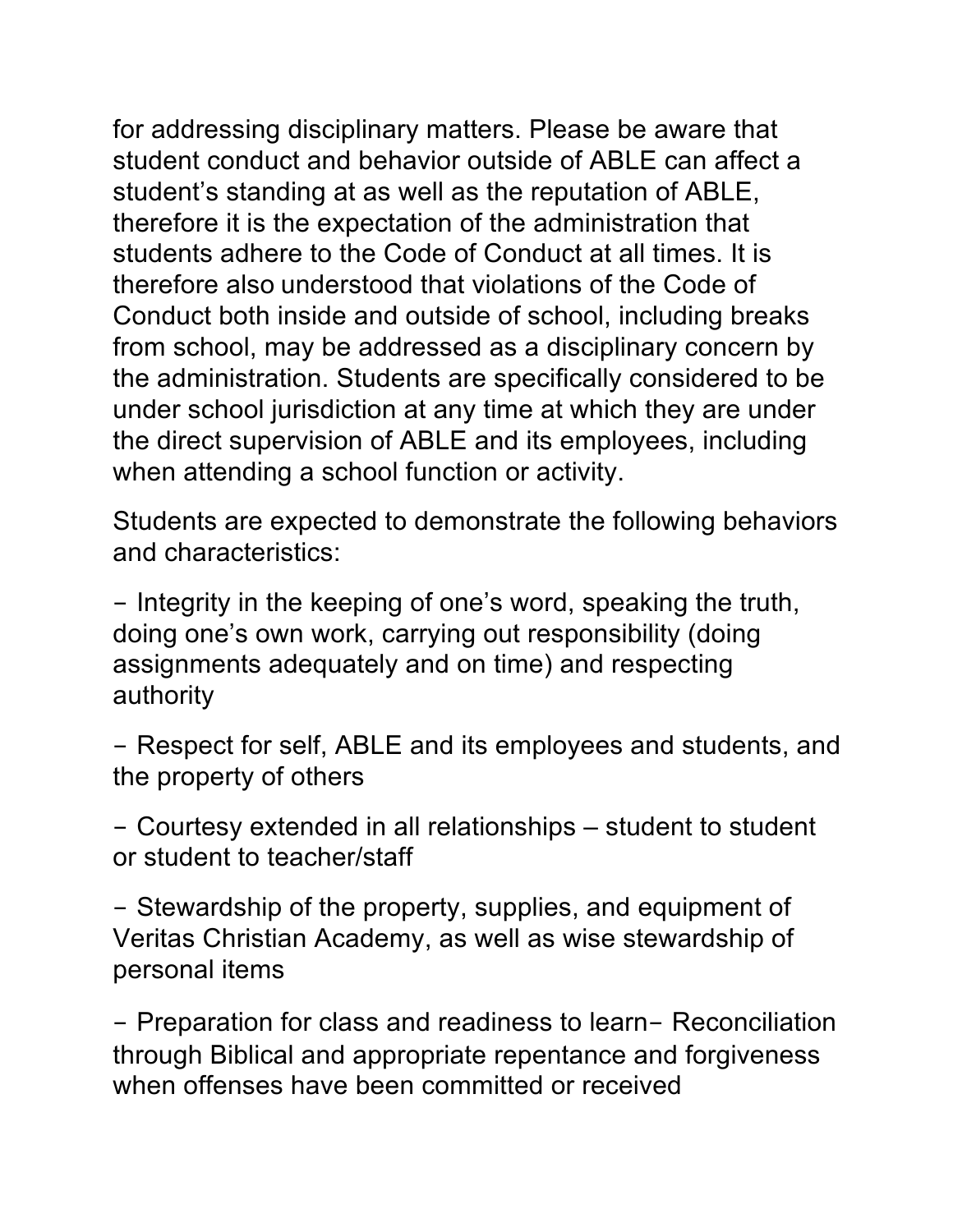## ABLE STUDENTS ARE EXPECTED TO BE

## 1. **A**ccepting 2. **B**elieving 3. **L**ife- Speaking 4. **E**xceptional

## **Prohibited Activities**

In order to inform our ABLE family, the following prohibited inschool activities (including time spent on in transport to activities), for which disciplinary penalties will be assessed, are provided. Items marked with an asterisk (\*) relate to outof- school situations as well. While the actions described below represent a cross section of activities, no compilation can be all inclusive and students are expected to refrain from behavior that would be characteristic of the areas mentioned below.

Attendance Parameters- Leaving school campus without permission- Being in halls during class time without permission

- Being in locations where students are not normally allowed
- Excessive time out of class Dress Code

- Failure to conform to the expected dress code Careless Behavior

- Horseplay- Throwing or shooting objects in the building-Improper behavior when transported\*- Reckless driving on school property or at any school event\*

Classroom/School Etiquette- Disruptive behavior that impedes the educational process- The use of cellular phones and other electronic devices during work time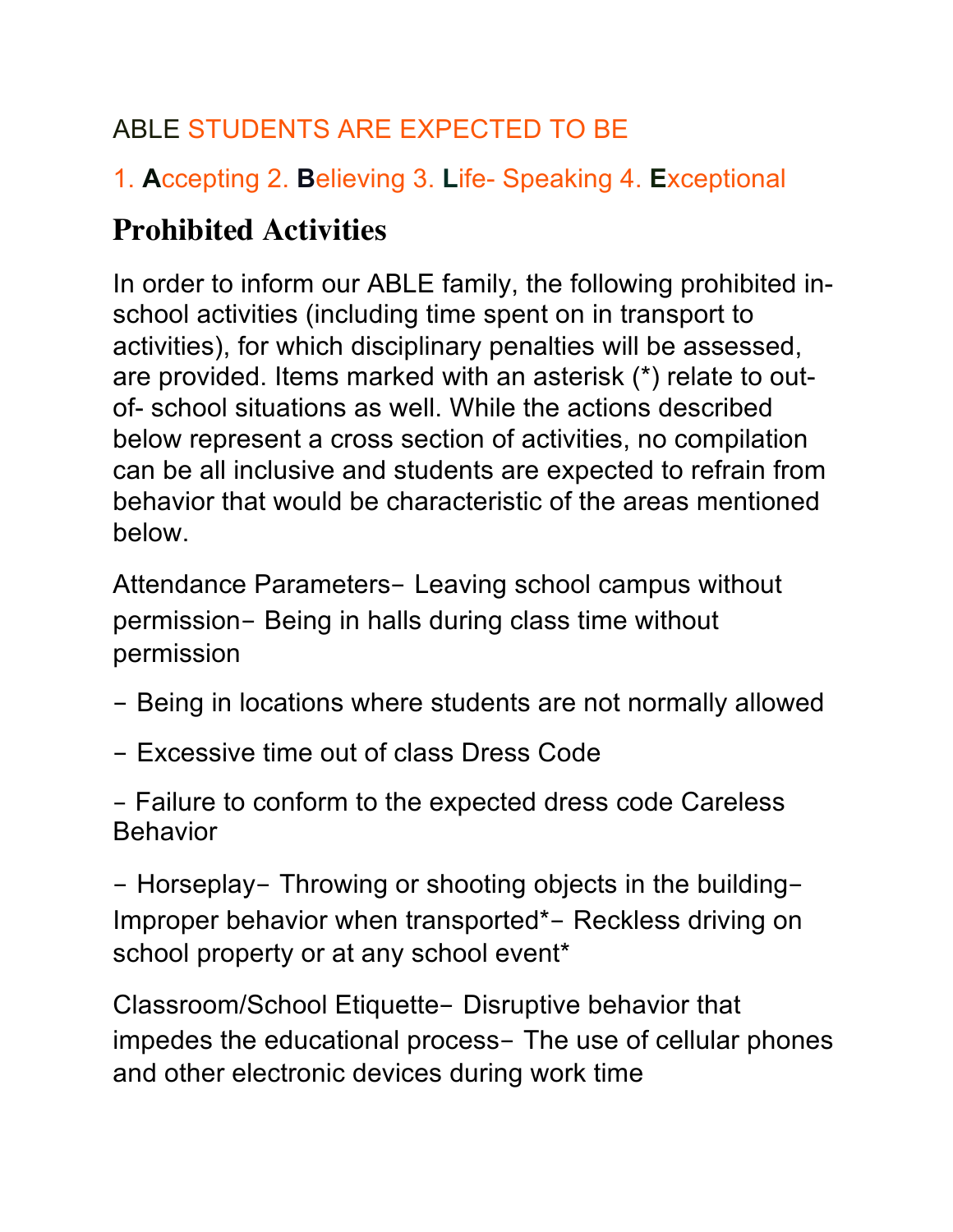Usually for the first offense in a day, the student will be given a warning. This is left up to the discretion of the teacher, based upon prior offenses. The 2nd offense in a day will result in the phone being confiscated. Students may pick up their phone at the end of the session. The third offense in a day will result in the phone being confiscated. Parents must pick up the phone.

- Misbehaving in class or disturbing the class

## **Physical/Sexual Behavior**

- Inappropriate public displays of romantic affection (i.e., holding hands, kissing, excessive hugging)

- The possession and/or distribution of pornographic materials and information, including the distribution of sexually suggestive material via cell phones, computers, or any other electronic devices.

- Possession of impure or suggestive literature, writing, symbols, drawings, or recordings (audio or video). Distribution of such will result in a more severe penalty

- Sexually harassing another individual (see Anti-Harassment Policy)

## **Sexual Immorality**

ABLE Christian School is a uniquely religious, educational institution that seeks to provide a quality education in a distinct Christian environment. One of the goals of ABLE Christian School is to work with parents and guardians to train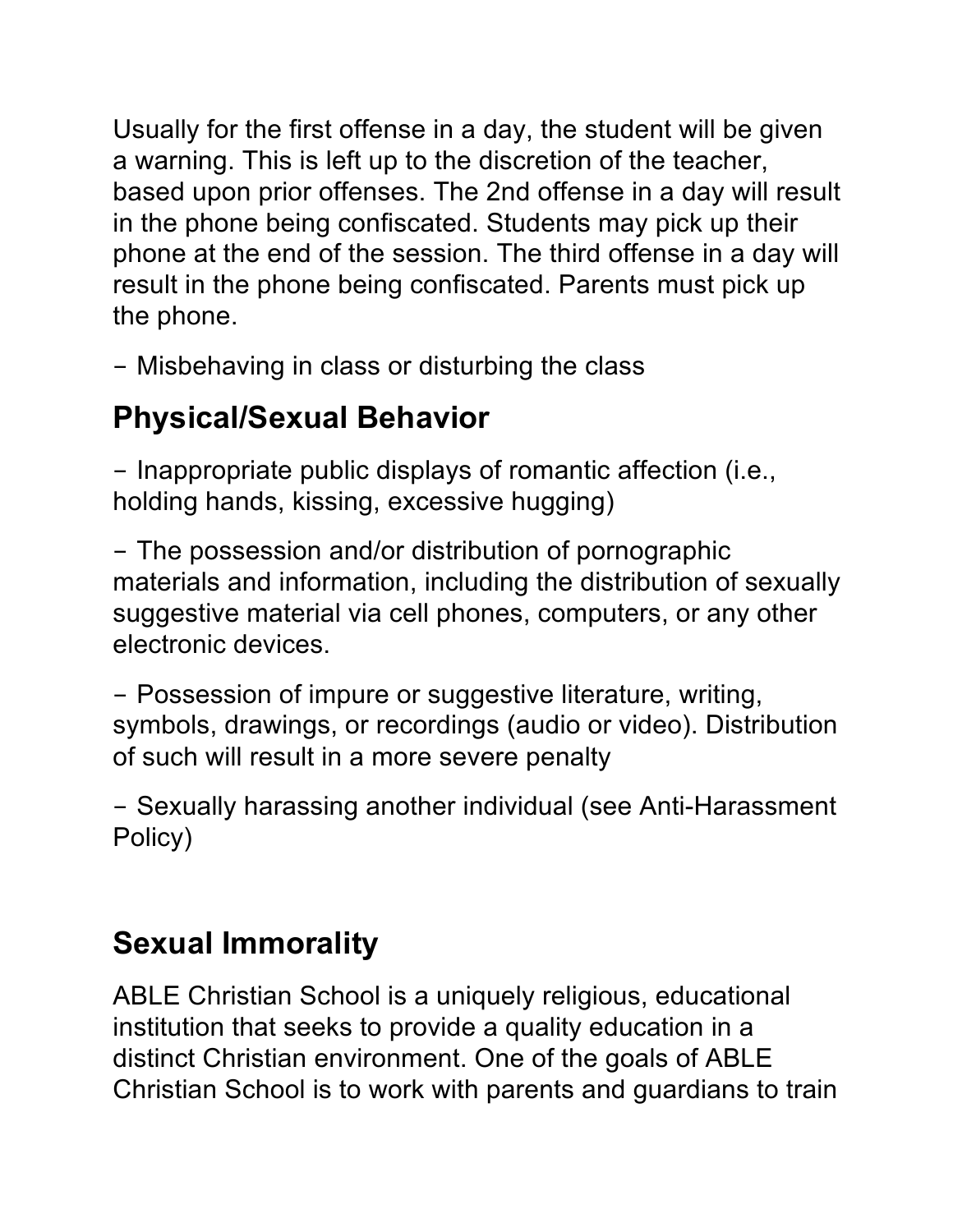Christian young men and women to be salt and light in their communities. ABLE Christian School believes that the Bible is the inspired Word of God and sets forth absolute truth by which Christians are to live. ABLE Christian School expects and requires that both students and parents will support the school in its distinct mission and in its Biblical beliefs. In relying on the teachings of Scripture, ABLE Christian School believes that the Bible prohibits sexual immorality of any type, including but not limited to pornography, homosexuality, or any other sexual activity outside the marriage of one man and one woman. On those occasions in which a particular home or student is acting counter to or in opposition to the Biblical beliefs and lifestyle that the school teaches, the school reserves the right, in its sole discretion, to refuse admission to an applicant or to discontinue enrollment of a current student. This includes, but is not limited to, living in, condoning, or supporting any form of sexual immorality; practicing or promoting a homosexual lifestyle or alternative gender identity; or otherwise having the inability to support the moral principles of the school as stated throughout this handbook.

Leviticus 18:22 Thou shalt not lie with mankind, as with womankind: it is abomination.

Leviticus 20:13 If a man also lie with mankind, as he lieth with a woman, both of them have committed an abomination: they shall surely be put to death; their blood shall be upon them.

Romans 1:18 For the wrath of God is revealed from heaven against all ungodliness and unrighteousness of men, who hold the truth in unrighteousness;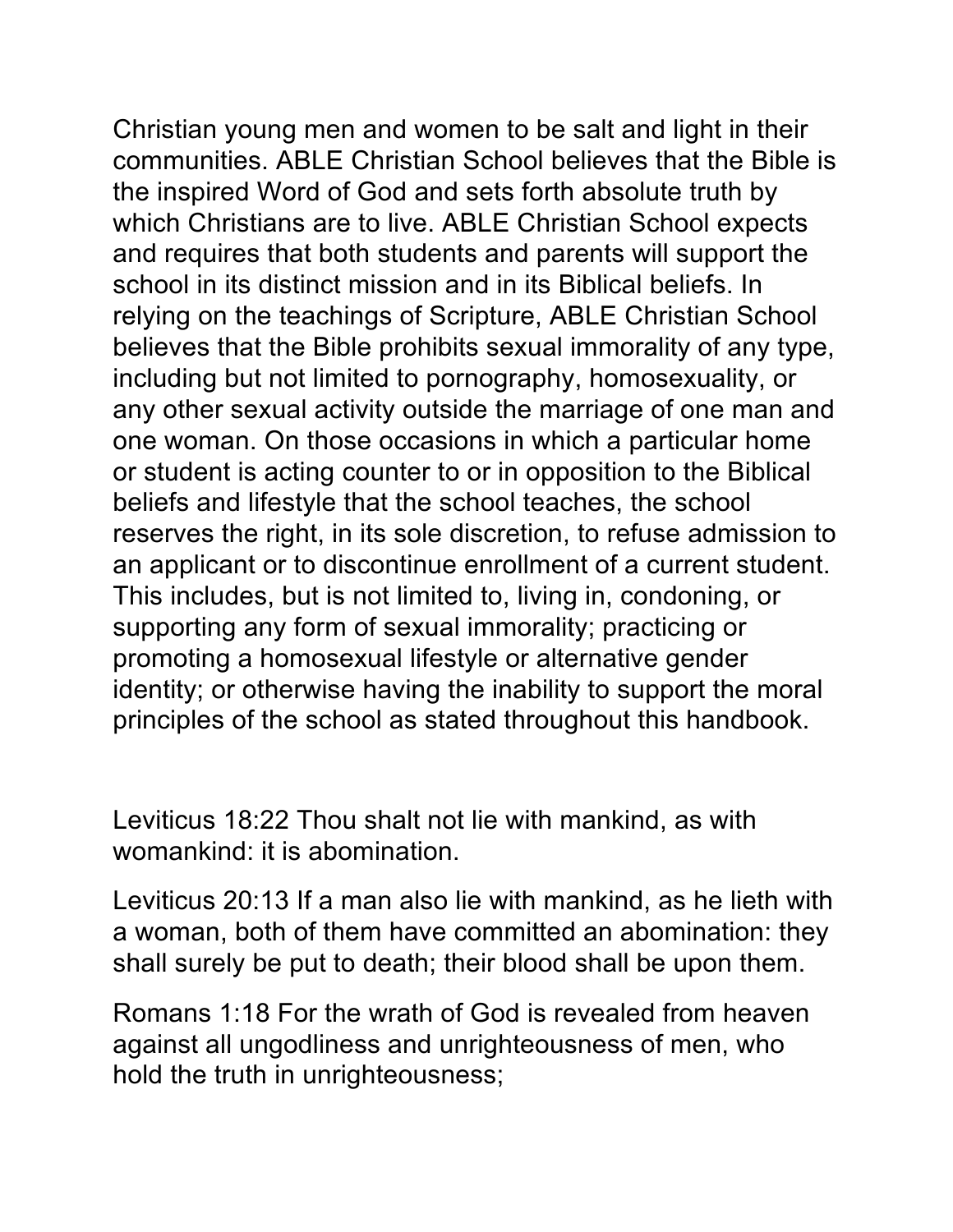Romans 1:26-28 For this cause God gave them up unto vile affections: for even their women did change the natural use into that which is against nature: [27] And likewise also the men, leaving the natural use of the woman, burned in their lust one toward another; men with men working that which is unseemly, and receiving in themselves that recompence of their error which was meet. [28] And even as they did not like to retain God in their knowledge, God gave them over to a reprobate mind, to do those things which are not convenient;

I Corinthians 6:9-10 Know ye not that the unrighteous shall not inherit the kingdom of God? Be not deceived: neither fornicators, nor idolaters, nor adulterers, nor effeminate, nor abusers of themselves with mankind, [10] Nor thieves, nor covetous, nor drunkards, nor revilers, nor extortioners, shall inherit the kingdom of God.

Galatians 5:19 Now the works of the flesh are manifest, which are these; Adultery, fornication, uncleanness, lasciviousness,

Ephesians 5:3 But fornication, and all uncleanness, or covetousness, let it not be once named among you, as becometh saints;

Colossians 3:5 Mortify therefore your members which are upon the earth; fornication, uncleanness, inordinate affection, evil concupiscence, and covetousness, which is idolatry:

I Thessalonians 4:3 For this is the will of God, even your sanctification, that ye should abstain from fornication: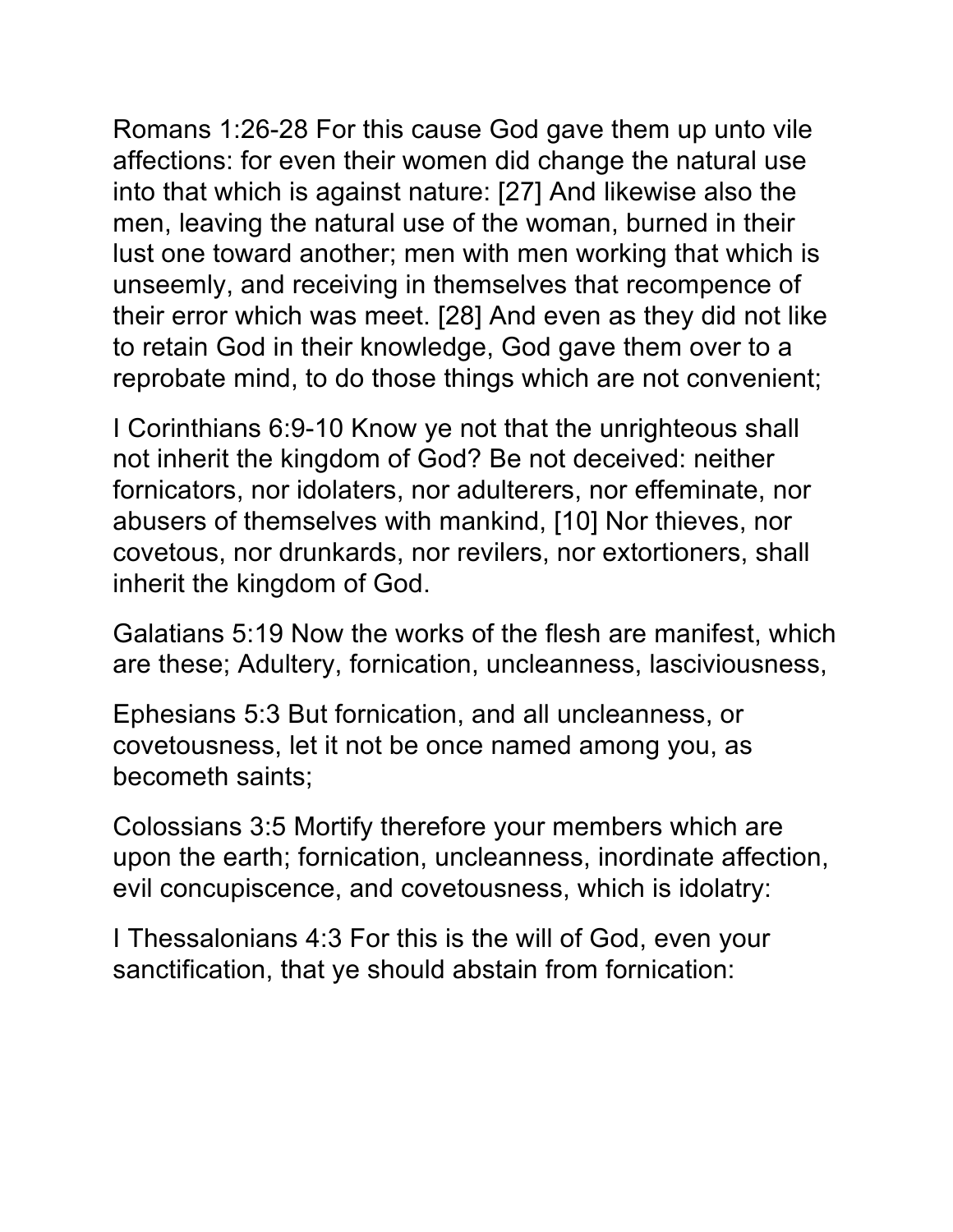## **Harassment/Intimidation**

- Sexual harassment including all acts of a sexual nature, whether verbal or physical, which are unsolicited, unwelcome, inappropriate, and/or demeaning, which interfere with an individual's performance or which create an intimidating, hostile or offensive atmosphere

- Physical harassment, including threats or intimidation of any nature, or inappropriate verbal or physical conduct which creates a hostile, offensive or fearful environment. Examples of threats or intimidation include, but are not limited to, provoking a fight, fighting, bullying, acts that inflict injury or damage, and/or acts intended to control by fear and/or intimidation.

## **Verbal Behavior**

- Language and/or gestures that are vulgar, obscene, offensive, derogatory or disrespectful will result in disciplinary action. The believer's talk should build up, not put them down.

# **Dishonesty**

- Dishonesty in any form, including lying, theft, cheating, and plagiarism this guideline applies to the person copying as well as to the person knowingly supplying the material to be copied)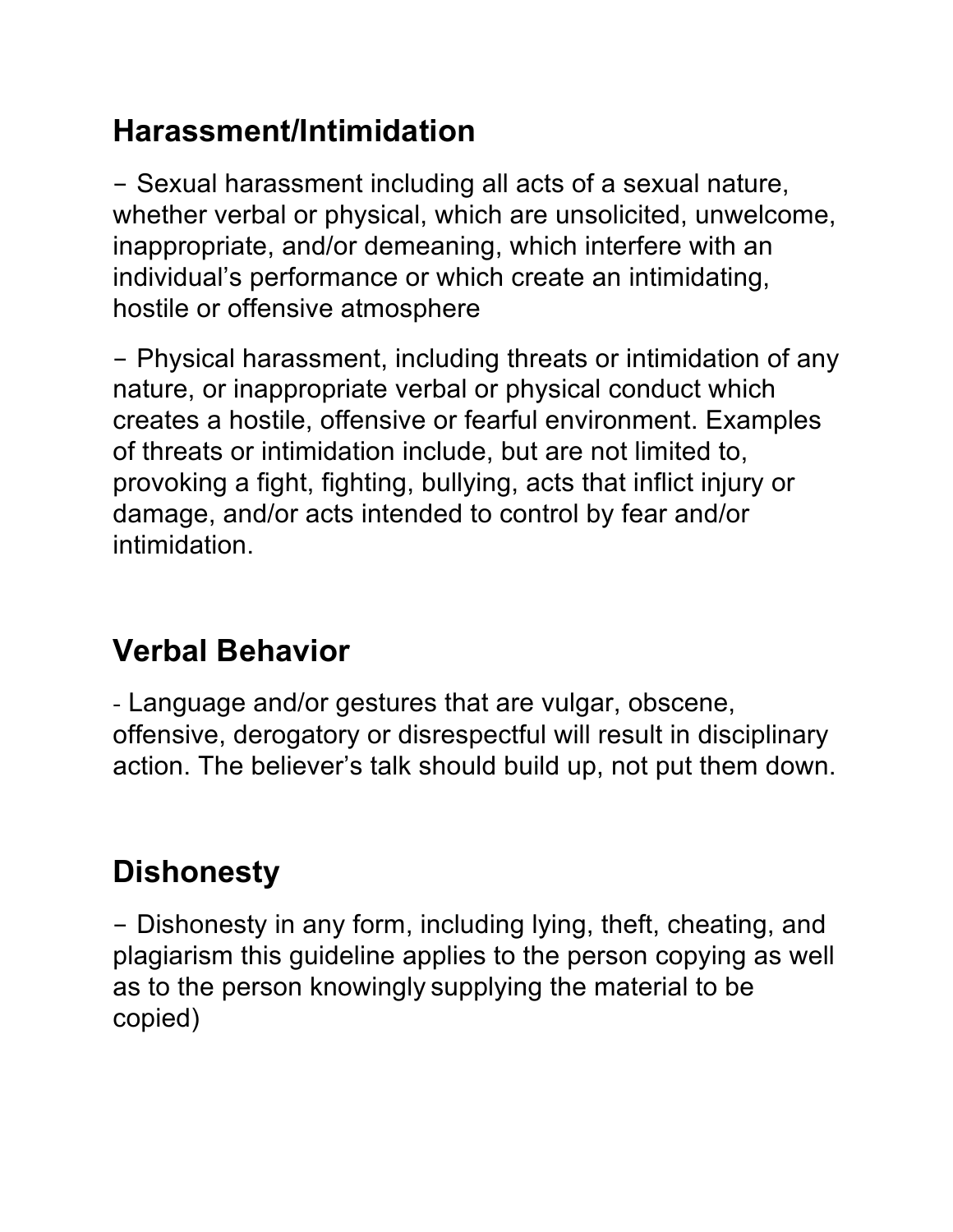## **Disrespectful Behavior**

- Rebellious or disrespectful attitude
- Flagrant disrespect and disobedience
- Littering
- Disturbance or rude behavior in Chapel or Bible class

- Defacing of any kind of school, church, student, or faculty property

- Direct disobedience to any teacher or Administrator

- Deliberate destruction or damage to school, church, student, and/or faculty property

- Disrespect by word or action toward any faculty, staff member, or student

## **Prohibited Items and Activities**

- Use or possession of weapons and/or dangerous items (i.e., guns, knives (including pocket knives), explosive devices, etc.) A zero-tolerance policy is in

place on bringing any type of such weapons or explosives to school.

- The use and/or possession of tobacco, alcoholic beverages, illegal drugs, and the abuse of prescription medications.

The possession or use of any illicit drugs, alcoholic beverages, tobacco, etc. at school or any school function will be considered grounds for suspension and possible expulsion. Because of the harmful nature of these activities,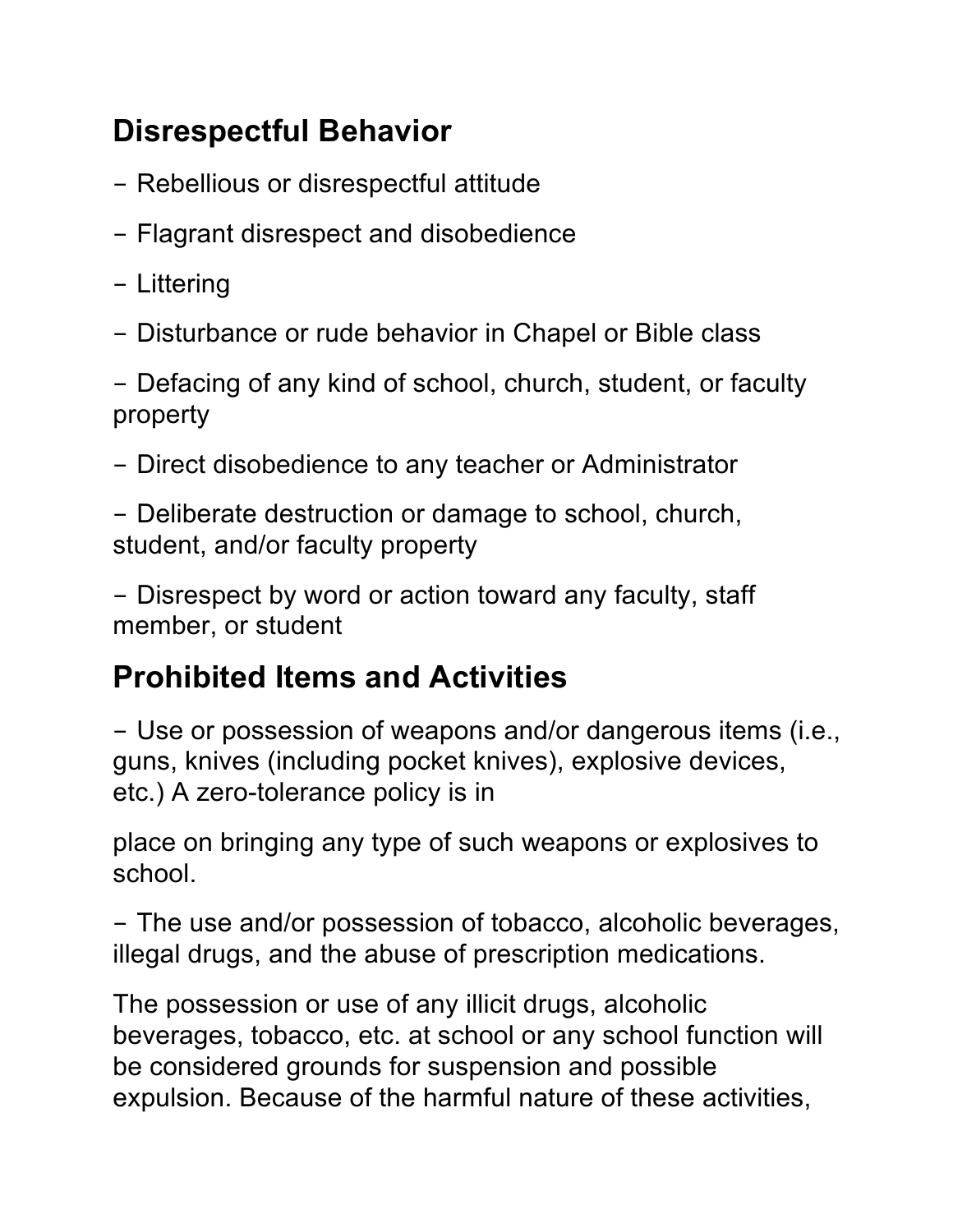the continuance in our school of any student involved in such activities in or out of school is in serious question. Students involved in the use, possession, or selling of drugs, alcohol or tobacco may also be turned over to the proper authorities.

## **Disciplinary Process**

Disciplinary action will be taken for infractions of school policy and rules. Logical consequences will be administered. These may include conferences, written assignments, work detail, detention, probation, suspension, or as a final resort, expulsion. It is the goal of ABLE to assist all students with making the right choices.

As a result, students will be engaged in personal conferences that are aimed at getting to the root of the problem and repentance.

Most disciplinary issues are managed by the teacher in the classroom, and the process can involve any of the following, separately or in combination as appropriate.

Minor Infractions:- Personal conference with the teacher and/or Administrator- Notification of behavior problems to parents- Detention (12:00-1:00) Includes written assignments and/or work detail - A parent-teacher-student or parentteacher-administrator conference

More extreme or persistent cases of misconduct will be managed by the administration and treated with one or more of the following measures.

Major Infractions:- Behavior Plan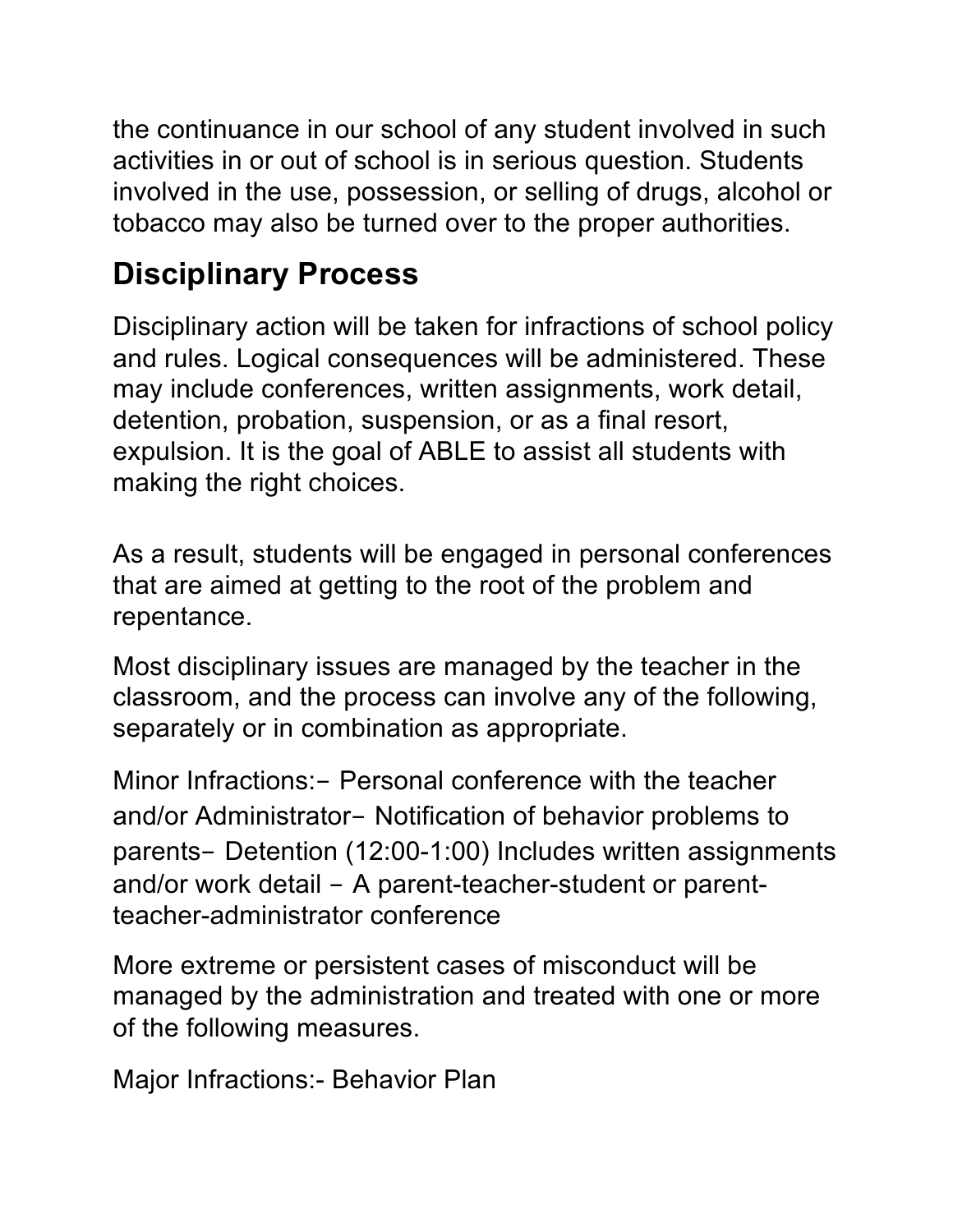- Probation, combined with appropriate application of consequences relevant to the offense

- In-school suspension- Withdrawal, temporary, until restitution and restoration can be confirmed via visible student behavior and recommendation of counselor, etc.

- ExpulsionA formal report to record all infractions will be retained, outlining the nature of the infraction and how the issue was addressed. Disciplinary Probation

Disciplinary probation is designed to alert the student and his or her parents to areas of his or her life that need special attention. Students may be placed on disciplinary probation by the recommendation of the faculty and the approval of the Administrator for a specified period of time for actions which include, but are not limited to, continued deliberate disobedience, continued and persistent rebellious attitude, negative influence on other students, academic progress that is unacceptable because the student is not working up to his or ability, committing a serious breach of conduct inside or outside the school, failure by students and parents to comply with school policies, or failure by the parents to get recommended professional help of students when needed.

A conference with the student and his or her parents is held at the beginning of the probation to discuss the reasons for the probation. Teachers who wish to participate in the conference may do so or they may be requested by the Administrator to attend. A letter stating the results of the conference and the reasons for the probation will follow this conference.

In cases where the probation follows a serious breach of conduct, a second major incident of misconduct during the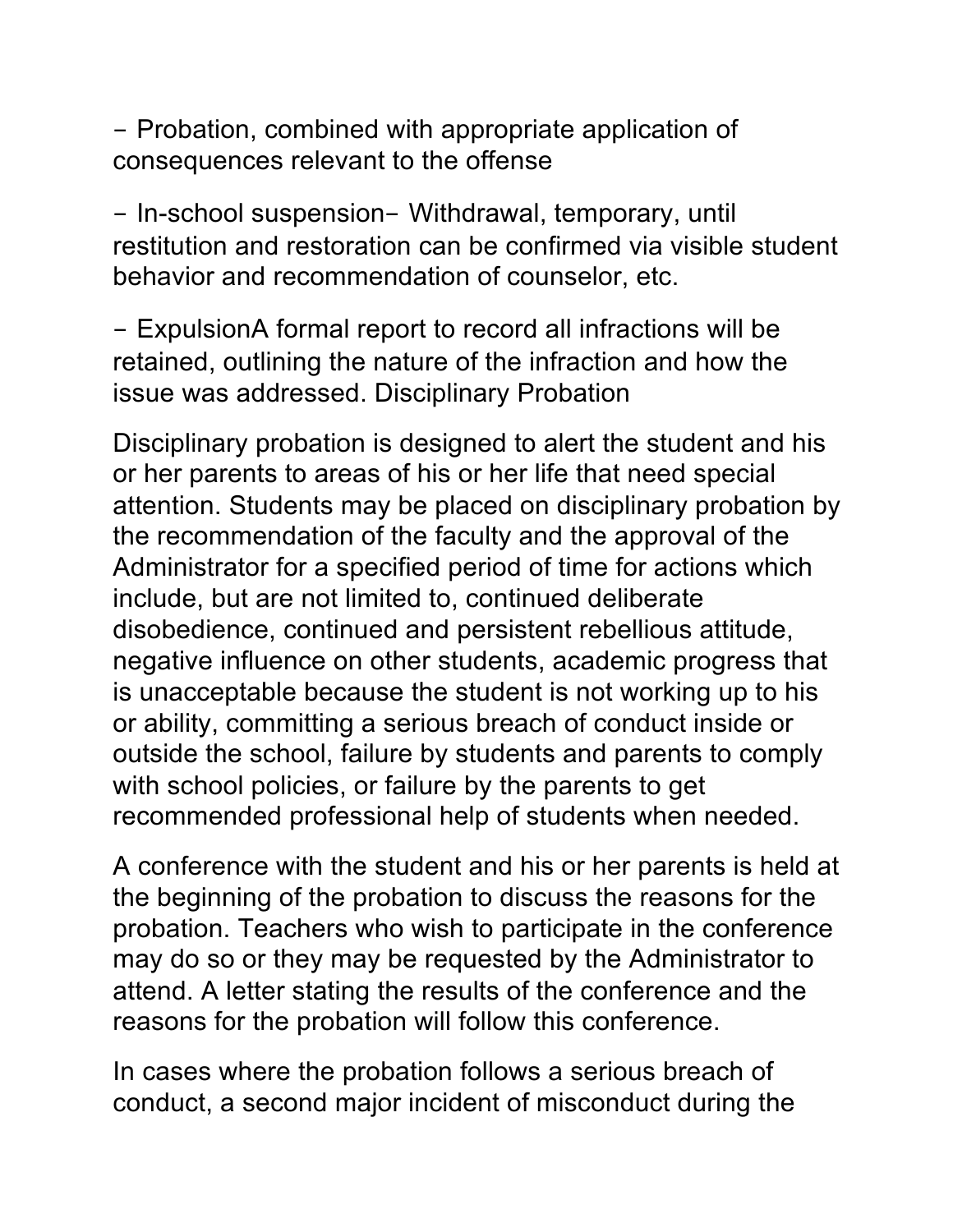disciplinary probation period will result in the suspension or expulsion of the student. If the offense occurs during the second semester, the student may be admitted the following year only under disciplinary probation.

During the restriction the teachers will periodically review the progress of the student. The Administrator will then decide whether the student shall be returned to the status of a regular student or expelled from the school.

Disciplinary probation is sincerely intended as an intermediate step for the student to "get his or her act together." If there is no progress in attitude, behavior, or general academic achievement, the student will be asked to withdraw from the school or he or she will be expelled .

## **Suspension and Expulsion**

Suspension is the responsibility of the Administrator and may be used for serious violations or repeated violations of school rules. Examples of such conduct include cheating, smoking, drinking, illegal use of drugs or the possession of drugs, sexually immoral behavior, etc. Students involved in the use, possession, or selling of drugs or alcohol may be turned over to the proper authorities. A student may be suspended for a period of one to ten days at the discretion of the Administrator.

The following violations of the Code of Conduct will result in an immediate suspension from school, pending a more thorough investigation of the matter, and may result in withdrawal or expulsion:

-The use and/or possession of tobacco, alcoholic beverages,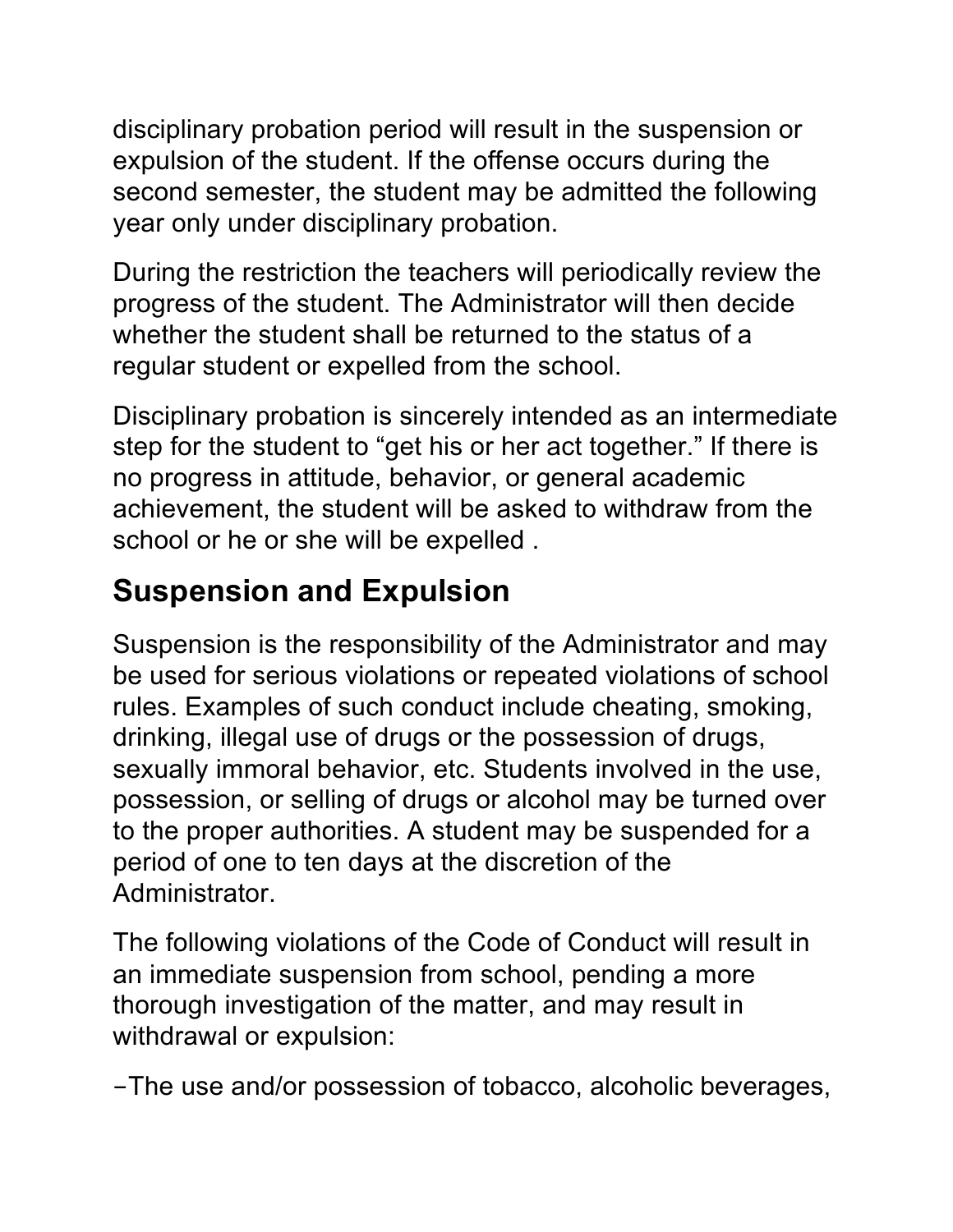or illegal drugs, and the abuse of prescription medication

- Immoral sexual conduct- Possession of weapons and/or dangerous items

- Repeated dishonesty
- Flagrant disrespect and disobedience
- Leaving campus without permission

- The possession and/or distribution of pornographic materials and information

- Harassment in any form, both physical and/or sexual in nature - Vandalism- Continued willful disobedience, misconduct, disrespect

During the suspension period the student must keep up with his or her school work. All assignments missed during the period of suspension must be completed.

The student returns to school and the student will be placed on probation for a period of six weeks or more.

Students may be expelled from school when major moral or social offenses have been committed and after other disciplinary procedures have failed.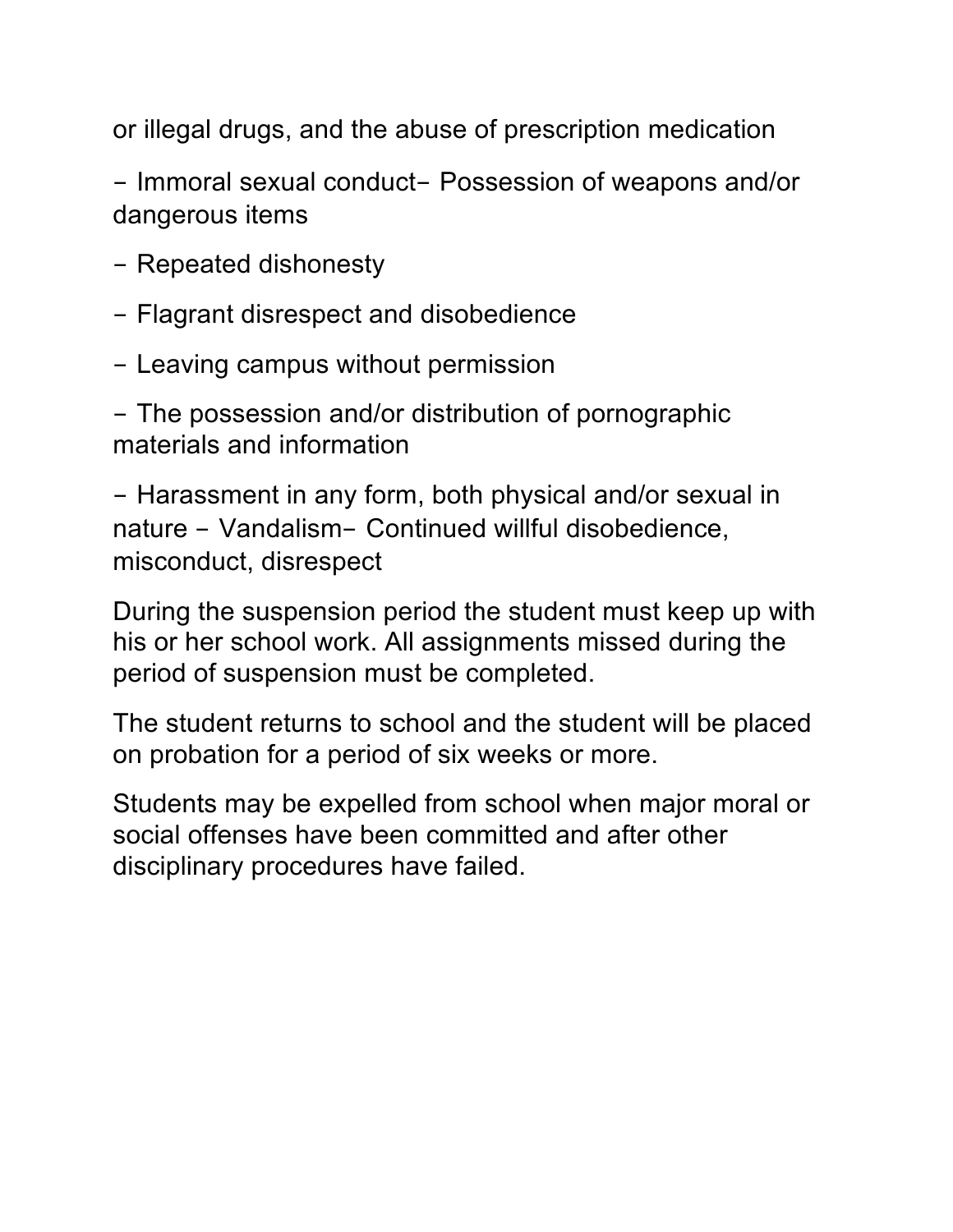### **Discipline Policy Signature Page**

Parents and Students: Upon thoroughly reading this discipline policy, please sign and return this page to ABLE.

### **I have read and understand the ABLE Discipline Policy, and agree to support and abide by it.**

Student Signature:

 $\overline{\phantom{a}}$  , and the set of the set of the set of the set of the set of the set of the set of the set of the set of the set of the set of the set of the set of the set of the set of the set of the set of the set of the s

\_\_\_\_\_\_\_\_\_\_\_\_\_\_\_\_\_\_\_\_

 $\overline{\phantom{a}}$ 

Parent Signature:

Date: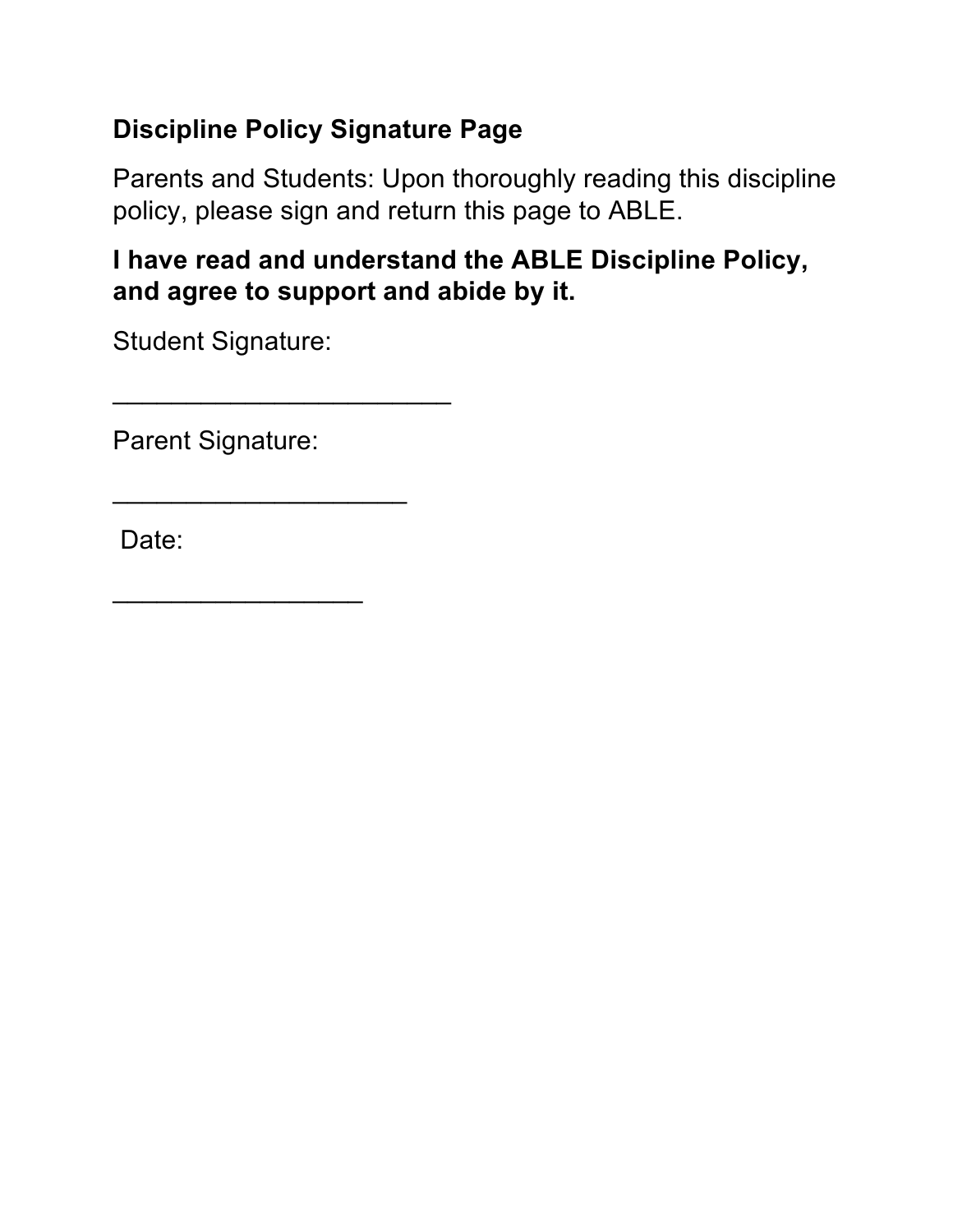## **ACCEPTABLE USE AGREEMENT: COMPUTER/INTERNET**

I understand that the ABLE Christian School provides electronic resources, including Internet access and computers for students' work, as an integral part of the curriculum. Behavior and language in the use of these resources should be consistent with classroom standards. I agree to the following responsibilities and restrictions:

1. I will use the internet and my computer for educational purposes during academic work times during the school day.

2. I will not take up space on my computer for non-academic games, etc.

3. I will not use games or other electronic resources that have objectionable content or that engage me in an inappropriate simulated activity.

4. I will not give my password to any other user, nor attempt to learn or to use anyone else's password, and I will not transmit my address or telephone number, or any personal or confidential information about myself or others.

5. I will not upload, link, or embed an image of myself or others to non-secured, public sites without my teacher's permission.

6. I will not make statements or use the likeness of another person through website postings, email, instant messages, etc., that harass, intimidate, threaten, insult, or ridicule students, teachers, administrators or other staff members of the school community, make statements that are falsely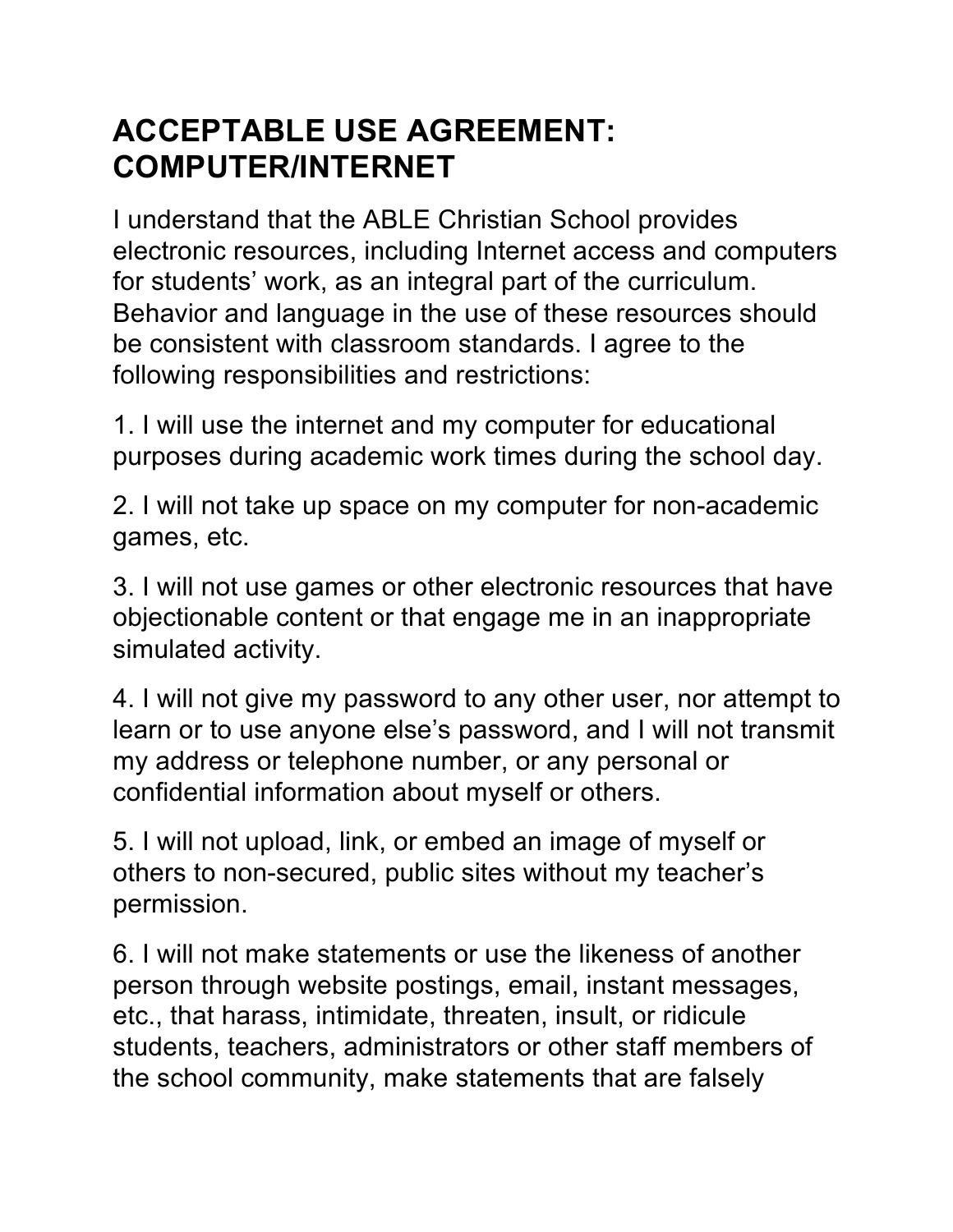attributed to others, or use language that is obscene.

7. I will not attempt to access, upload, or transmit material that attacks ethnic, religious or racial groups, or material that is pornographic or explicitly sexual in nature.

8. I will not violate copyright laws, damage or tamper with hardware or software, vandalize or destroy data, intrude upon, alter or destroy the files of another user, introduce or use computer "viruses," attempt to gain access to restricted information or networks, or block, intercept or interfere with any email or electronic communications by teachers and administrators to parents, or others.

9. I will not use, or create for others, any program to interfere with, change, or interact with programs, security settings, systems, or devices .

10. I11. I will report any problems to the supervising staff member.

12. I understand that my use of the school system's computers is not private, and that ABLE/WAY reserves the right to monitor use to assure compliance with these guidelines; violations may lead to revocation of computer access and/or other disciplinary measures.

13. I understand that the prohibited conduct described above is also prohibited off campus when using private equipment if it has the effect of seriously interfering with the educational process, and that such off-campus violations may lead to disciplinary measures.

14. I will follow all school rules while using my other devices on school grounds and I understand that the rules outlined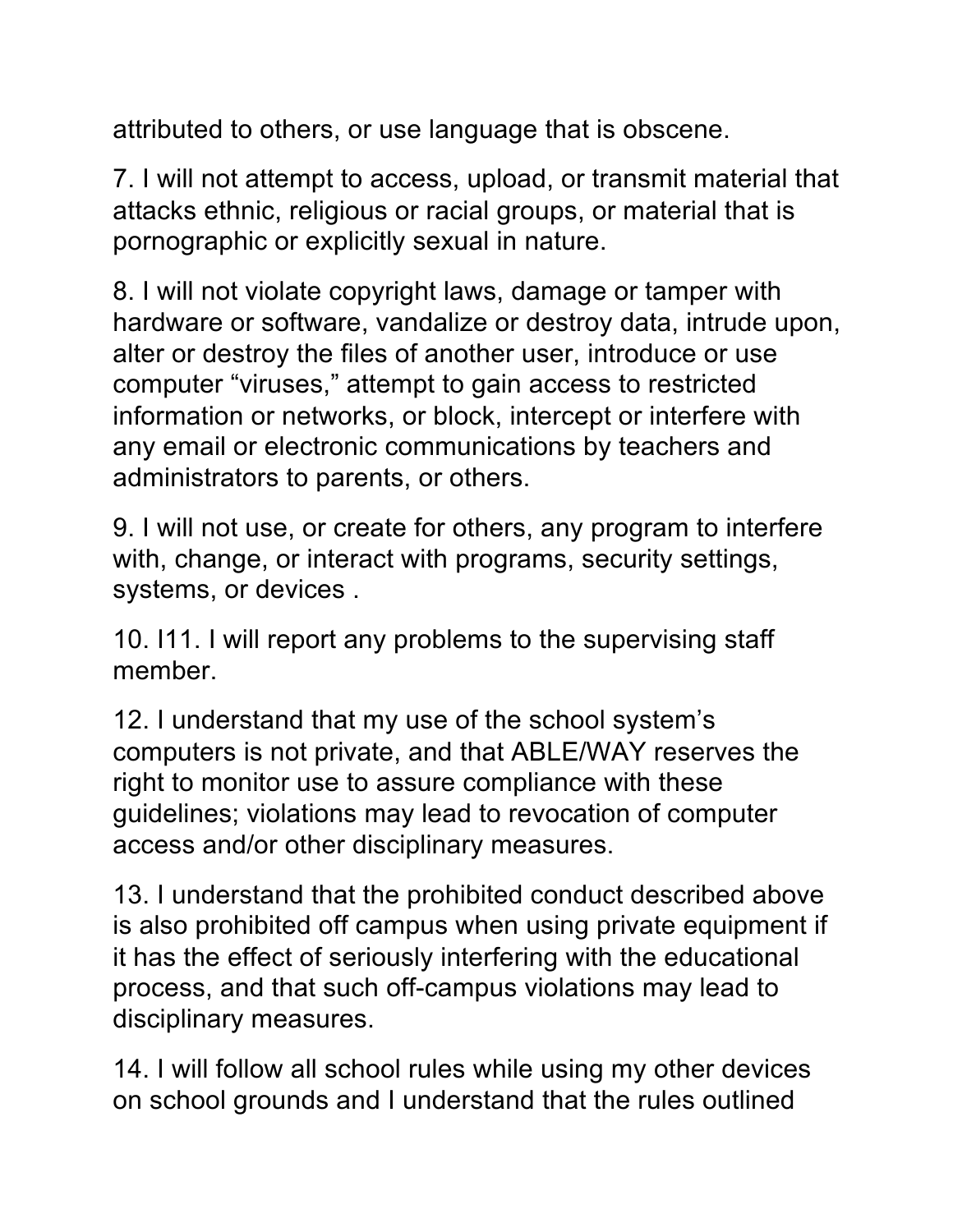above regarding my use of the computer resources apply to my use of my other personal devices on school property and that rule 11 above applies to my use of my device off school property.

15. I will not take photos or record video of any student, teacher or administrator unless I have that individual's express permission to do so.

16. I will not use my device during class unless expressly instructed to do so by a teacher and I will immediately comply with a directive to turn my device off, to put my device away or to turn my device over to a teacher or administrator.

17. I understand that my computer and other devices may be confiscated at any time, and that a teacher or administrator may view contents of my device, including but not limited to, texts, emails or social media postings, if it appears that I may have used my device in an inappropriate manner.

18. I understand that ABLE will not cover the cost of repairs for computers that have been mishandled or abused, including dropping or placing non-approved content on the computer.

 $\overline{\phantom{a}}$  , and the contract of the contract of the contract of the contract of the contract of the contract of the contract of the contract of the contract of the contract of the contract of the contract of the contrac

\_\_\_\_\_\_\_\_\_\_\_\_\_\_\_\_\_\_\_\_\_\_\_\_\_\_\_\_\_\_\_\_\_\_\_\_\_\_\_

Print Student's Name:

Grade:

Student's Signature:

| Date: |  |  |  |  |
|-------|--|--|--|--|
|       |  |  |  |  |